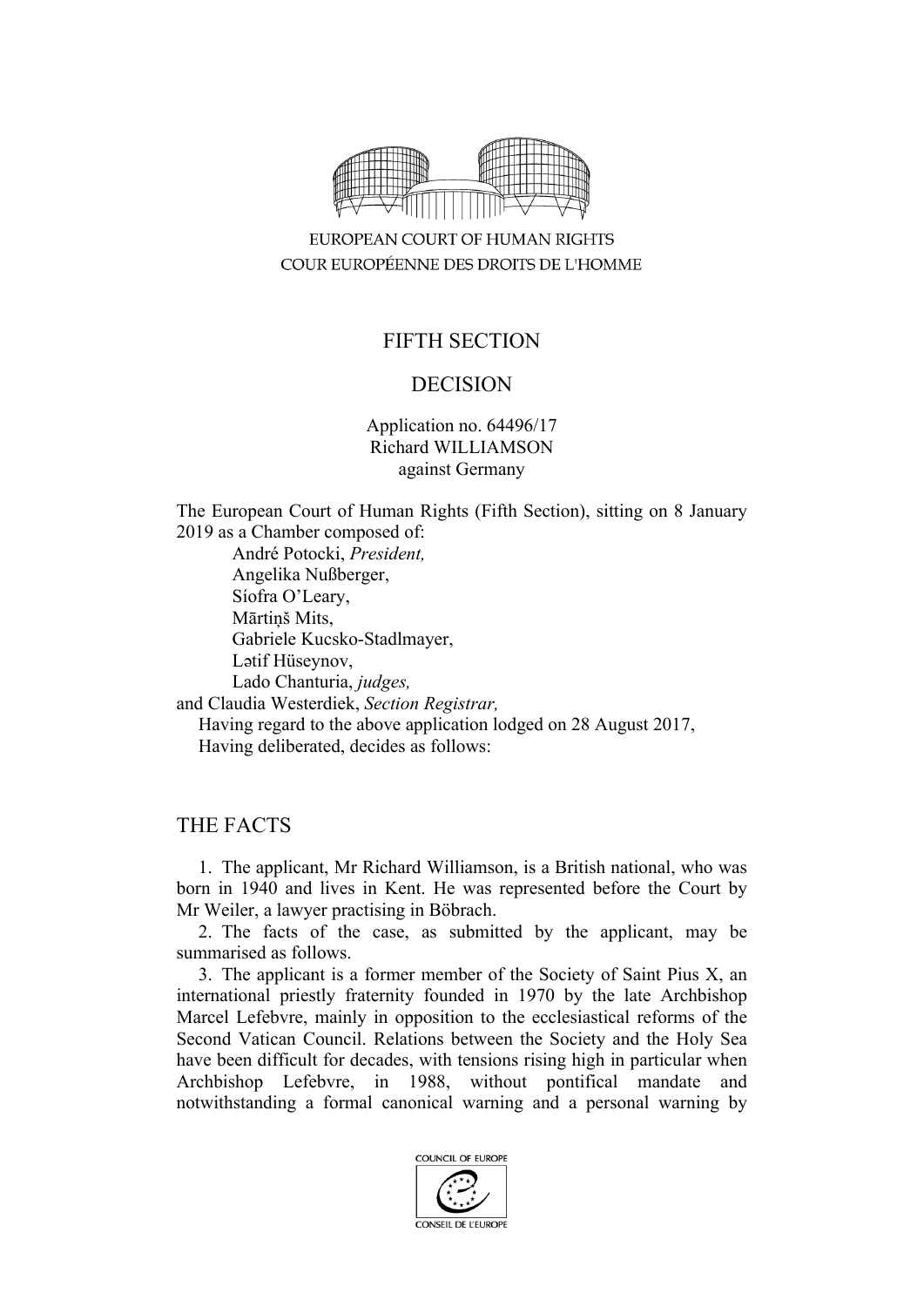Pope John Paul II that he faced excommunication if he did so, performed the consecration of four bishops, including the applicant. As a result, the Congregation for Bishops declared that those so consecrated, including the applicant, were automatically excommunicated under the Code of Canon Law. On 21 January 2009 the Congregation for Bishops decided to lift the excommunication of the applicant and other surviving bishops of the Society of Saint Pius X. This decision attracted significant media coverage around the world. In 2012 the applicant was expelled from the Society of Saint Pius X.

#### **A. The applicant's interview with SVT**

4. On 1 November 2008, a journalist working for the Swedish television channel SVT-1 interviewed the applicant for a programme entitled "Uppdrag granskning" ("Mission: Investigate"), devoted to investigative journalism. The interview was recorded at the seminary of the Society of Saint Pius X in Zaitzkofen, Germany, where the applicant was temporarily present to consecrate a Swedish pastor as a deacon. The applicant did not reside in Germany at that time.

5. The journalist and the applicant had agreed in advance to a focus on religious matters. After about forty-five minutes of the interview, which had been devoted exclusively to religious matters, the journalist changed the topic and the following dialogue ensued:

"Journalist: Bishop Williamson, are these your words: 'There was not one Jew killed by the gas chambers. It was all lies, lies, lies.' Are these your words?

Applicant: (*pauses*) There, you are quoting from Canada, I believe, yes, of many years ago. I believe that the historical evidence, historical evidence is strongly, is hugely against six million Jews having been deliberately gassed in gas chambers as a deliberate policy of Adolf Hitler.

Journalist: But you say not one Jew was killed.

Applicant: In gas chambers. I think ...

Journalist: So there [were] no gas chambers?

Applicant: I believe there were no gas chambers, yes. I think as far as I have studied the evidence – I am not going by emotion, I am going by – as far as I have understood the evidence, I think for instance, people who are against what is very widely believed today about 'the Holocaust' I think that people, those people, conclude – the revisionists as they are called – I think the most serious conclude that between two and three hundred thousand Jews perished in Nazi concentration camps, but not one of them by gassing in a gas chamber. You may have heard of the Leuchter report? Fred Leuchter was an expert in gas chambers. He designed three gas chambers for three states, three of the fifty [States of the] United States for the execution of criminals. So he knew what's involved. And he studied what the supposed gas chambers in Germany at some point in the nineteen eighties – what remains of the supposed gas chambers, the crematoria Birkenau-Auschwitz for instance – and his conclusion, his expert conclusion was: it's impossible that these could ever have served for the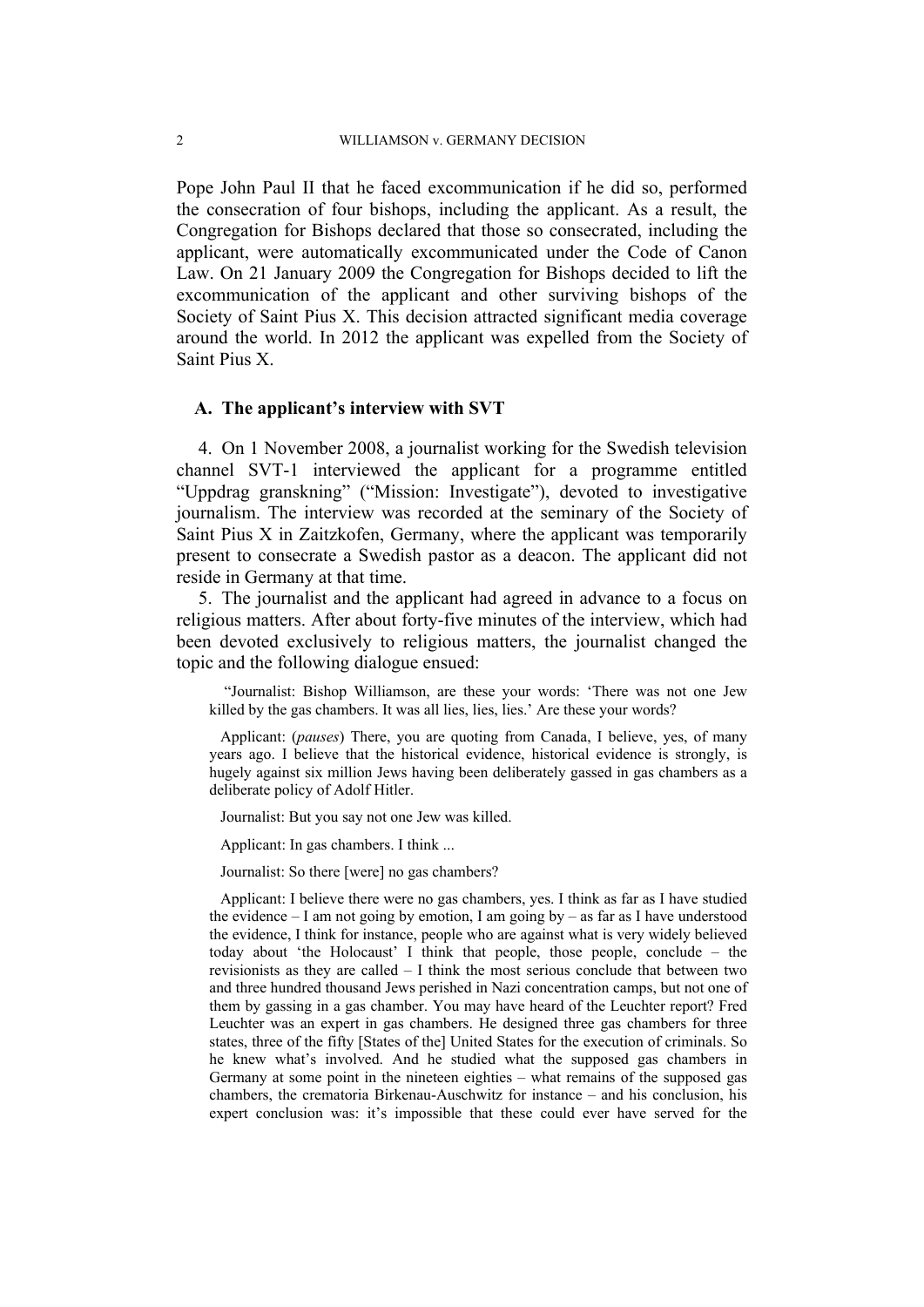gassing of large numbers of people. Because cyanide gas is very dangerous. If you, let's suppose you gas three hundred people that you have crowded into one chamber and you gas them, they will be wearing some clothes, for instance they are wearing clothes, it's very dangerous to go in and to pull out the corpses. Because one whiff of gas that's trapped in the clothing, that stays in the clothing, will kill the person. It is extremely dangerous. In order to, once you have gassed people you got to get rid of, you got to evacuate the gas, to be able to get into the chamber to again use it. To evacuate the gas you need a high chimney. If it's a low chimney the gas goes onto the pavement and kills anybody walking by. You need a high chimney, right? I forget how high he says it must be. If you, if there was a high chimney, then the shadow at any, most times of the day, the shadow would have fallen on the ground and the allied aerial photographers that flew over the camps would have picked up the shadow of this chimney. But there were never any such shadows. There was no such chimney. Which is according to Fred Leuchter's testimony: there can't have been gas chambers. He looks at the doors and he says: the door has to be absolutely air tight. Otherwise again the gas escapes and kills the people outside. The doors of the gas chambers that they show to tourists at Auschwitz are absolutely not airtight, absolutely not!

Journalist: What you are saying now is that the Holocaust never occurred, not in the way history is written today.

Applicant: I am saying, I am going by what I judge to be the historical evidence according to people who have observed and examined that evidence. I believe that what they conclude I would follow  $-$  if they change their conclusion I would be liable to follow their conclusion – because I think they judged by the evidence. I think that two to three hundred thousand Jews perished in Nazi concentration camps. But nothing like, that none of them by gas chambers. I don't – if you knew ...

Journalist: If this is not anti-Semitism, what is anti-Semitism?

Applicant: Anti-Semitism? If anti-Semitism is bad, it's against truth. If something is true, it's not bad. I am not interested in the word anti-Semitism, I mean, the word is very dangerous.

Journalist: The Bishop calls you an anti-Semite ...

Applicant: The Bishop can call me a dinosaur, he can call me an idiot, he can call me what he likes. This is not a question of name-calling. This is a question of historical truth. Historical truth goes by evidence and not by emotion. There has certainly been a huge exploitation. Germany has paid out billions and billions of Deutschmarks and now Euros because the Germans have a guilt complex about their having gassed six million Jews. But I don't think six million Jews were gassed. Now be careful, I beg of you, this is against the law in Germany, if there was a German, something of the German state, you could have me thrown into prison before I leave Germany. I hope that's not your intention. ..."

6. On 21 January 2009 SVT-1 broadcast the interview excerpt in the "Uppdrag granskning" programme. Other parts of the interview with the applicant were not shown. The broadcast was freely accessible on the Internet via SVT Play (the video-on-demand service offered on the SVT website) for a period of thirty days. Also on 21 January 2009, the said interview excerpts were broadcast on the Swedish pay-television channel SVT World, which was available on satellite in Europe and had a few thousand subscribers in Germany at that time. By no later than 23 January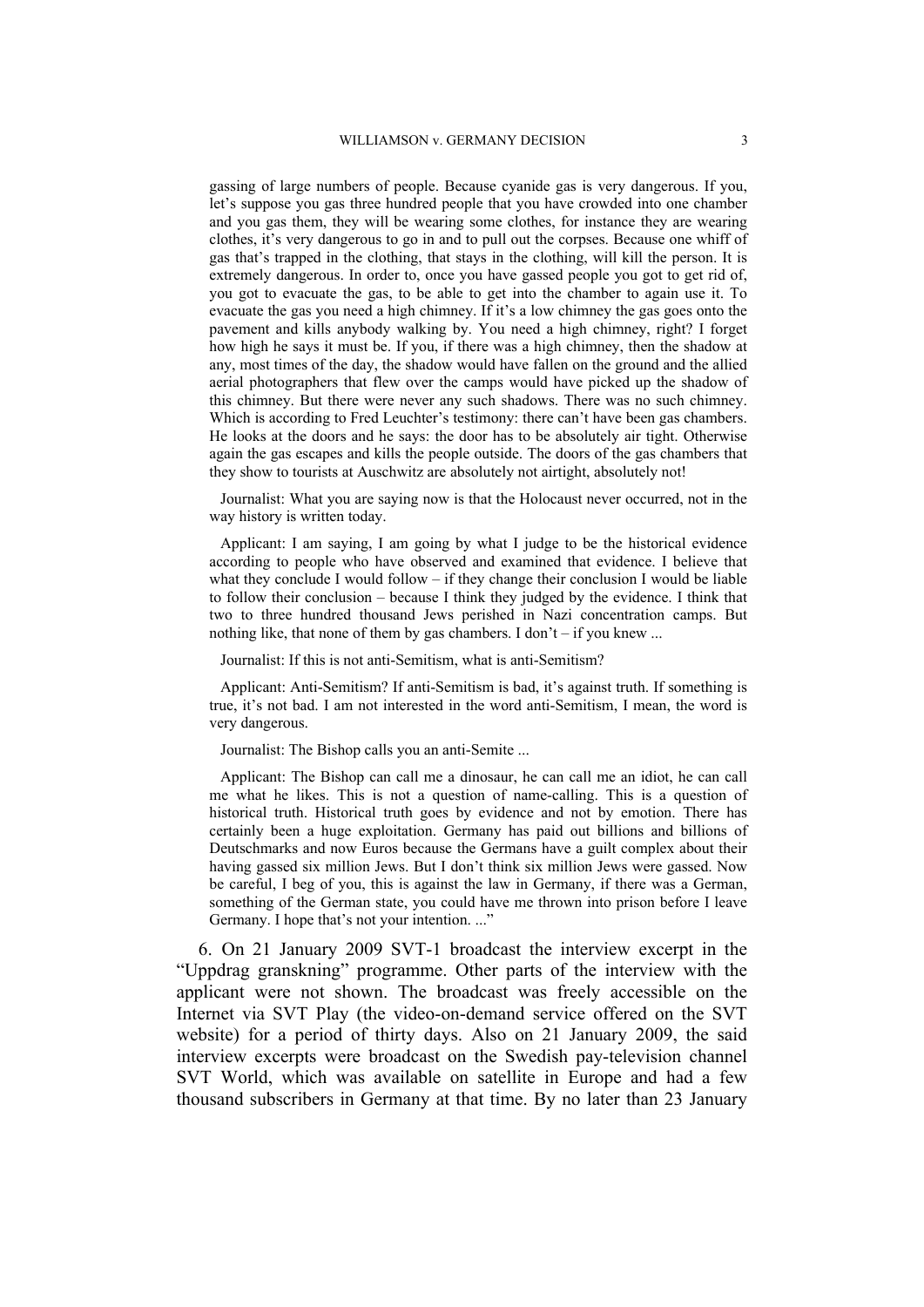2009, the interview with the applicant was available on the video-sharing Internet site YouTube.

7. Following the recording of the interview, the journalist who had interviewed the applicant offered the recording to a journalist of the German magazine *Der Spiegel* who had previously reported on the Society of Saint Pius X. On 19 January 2009, prior to the broadcast of the interview on television, *Der Spiegel* published an article in which the applicant's statements about the existence of the gas chambers during the Nazi regime were quoted verbatim. Subsequently, a variety of major German newspapers, television and radio stations reported on the applicant's statements.

8. On 28 January 2009 the applicant applied for a preliminary injunction from the German civil courts, for an order for the removal of the recording of the interview from the SVT website, an order that SVT use the interview with the applicant for no other purposes than the broadcast of "Uppdrag" granskning" on the channel SVT-1, and an order that SVT refrain from disseminating the recording of the interview on the Internet. He primarily submitted that his agreement to the broadcast of the interview had only been given in relation to the broadcast of the programme "Uppdrag granskning" on Swedish television. On 6 February 2009 the Nuremberg-Fürth Regional Court rejected that application, mainly finding that the dissemination of the interview excerpts at issue, including via the Internet, had been covered by the applicant's general consent to the interview.

### **B. The first set of criminal proceedings**

9. On 22 January 2009 preliminary proceedings against the applicant were launched. On 22 October 2009 the Regensburg District Court issued a penal order (*Strafbefehl*) against the applicant, finding him guilty of incitement to hatred and sentencing him to 120 day-fines of 100 euros (EUR) each. Following an appeal by the applicant, the District Court held a main hearing and, by a judgment of 16 April 2010, convicted the applicant of incitement to hatred, reducing the sentence to 100 day-fines of EUR 100 each. On 11 July 2011 the Regensburg Regional Court upheld the applicant's conviction, but reduced the sentence to 100 day-fines of EUR 65 each. On 22 February 2012 the Nuremberg Court of Appeal quashed the Regional Court's judgment and discontinued the proceedings in accordance with Article 206a of the Code of Criminal Procedure (see paragraph 17 below), finding that the penal order which lay at the origin of the proceedings did not meet the necessary requirements as it had not contained a description of all relevant facts defining the offence in a procedural sense.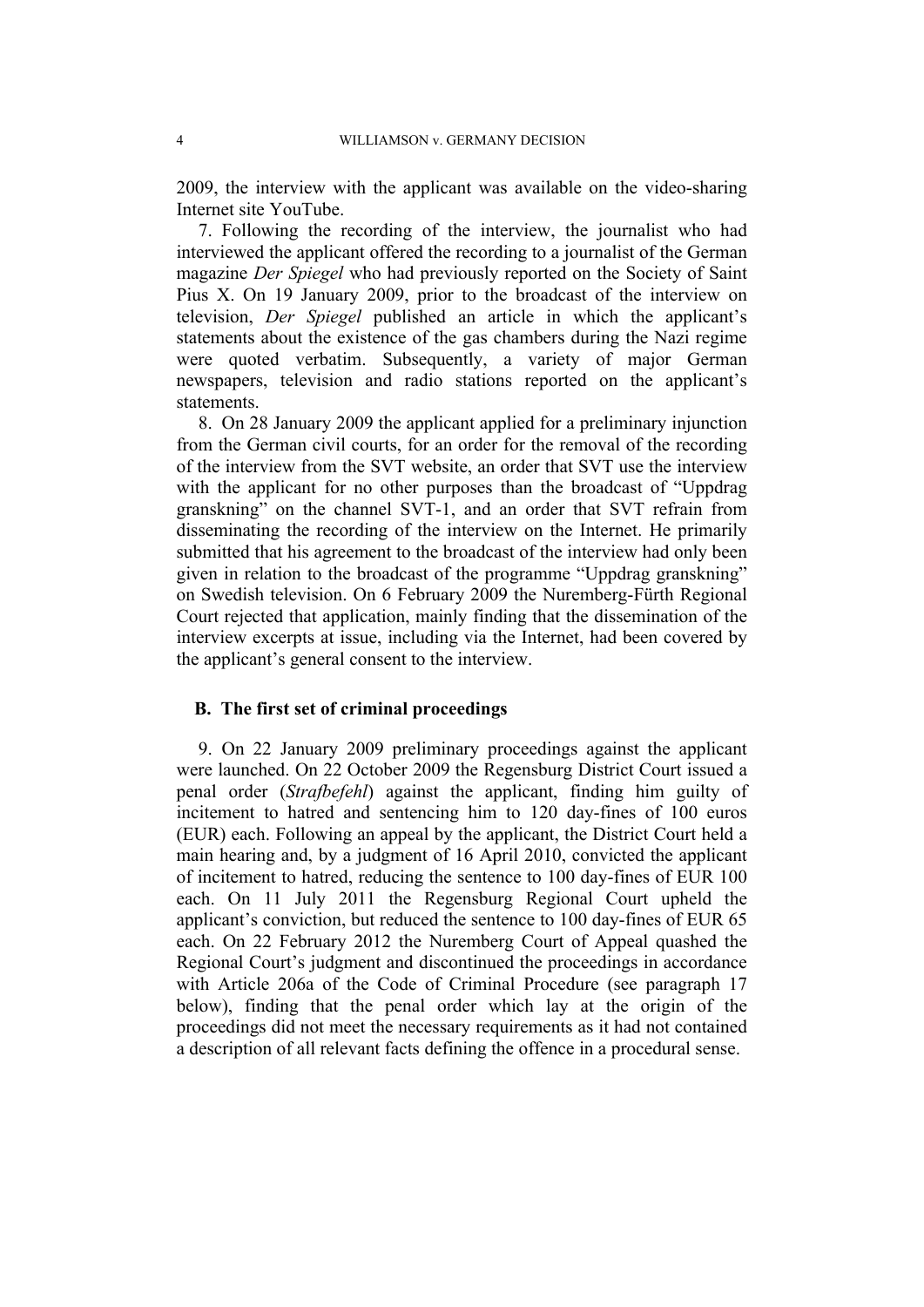#### **C. The criminal proceedings at issue**

10. On 2 October 2012 the Regensburg District Court, at the public prosecutor's request, issued another penal order against the applicant, finding him guilty of incitement to hatred and sentencing him to 100 day-fines of EUR 65 each. On an appeal by the applicant, the District Court held a main hearing on 16 January 2013. By a judgment of the same date, it convicted the applicant of incitement to hatred under Article 130 § 3 of the Criminal Code (see paragraph 16 below) and sentenced him to ninety day-fines of EUR 20 each.

11. Following a further appeal by the applicant, the Regensburg Regional Court held a main hearing over two days and upheld the applicant's conviction and sentence by a judgment of 23 September 2013. The applicant primarily argued that he had expected that the interview would only be broadcast on Swedish television. The Regional Court viewed a recording of the interview excerpt and reproduced its transcript in the judgment verbatim. It considered that the applicant's statement denying the existence of gas chambers during the Nazi regime and the killing of Jews in those gas chambers had constituted a denial of acts of genocide committed under the rule of National Socialism and that his statement that two to three hundred thousand Jews perished in Nazi concentration camps had downplayed such acts of genocide. The applicant had made those statements "publicly" as the interview excerpt could be viewed in Germany, via the Internet (SVT Play and YouTube) and via SVT World, which had subscribers in Germany (see paragraph 6 above). The applicant's denial and downplaying of the genocide perpetrated against the Jews had disparaged the dignity of the Jewish victims and had been capable of severely disturbing the public peace in Germany.

12. In finding that the applicant had made his statements publicly and had acted with indirect intent (*Eventualvorsatz*, see paragraph 16 below) in that respect, the Regional Court also considered that the applicant and the interviewer had not reached any specific agreement as to any prohibition or restriction on the use of the interview recording, neither prior to the interview nor once the interviewer had changed the topic and brought up a previous statement made by the applicant concerning the existence of gas chambers during the Nazi regime. All the applicant had done had been to ask the interviewer to "be careful" towards the end of the dialogue at issue, himself stating that the statement was against the law in Germany and that he could be imprisoned for it before he left the country (see paragraph 5 above). In the Regional Court's view, this statement could only be interpreted to mean that the applicant had understood that his statements could be disseminated in Germany and that he had been aware that the statement was subject to criminal liability in Germany (unlike in Sweden). At the time of making his statements, the applicant had understood and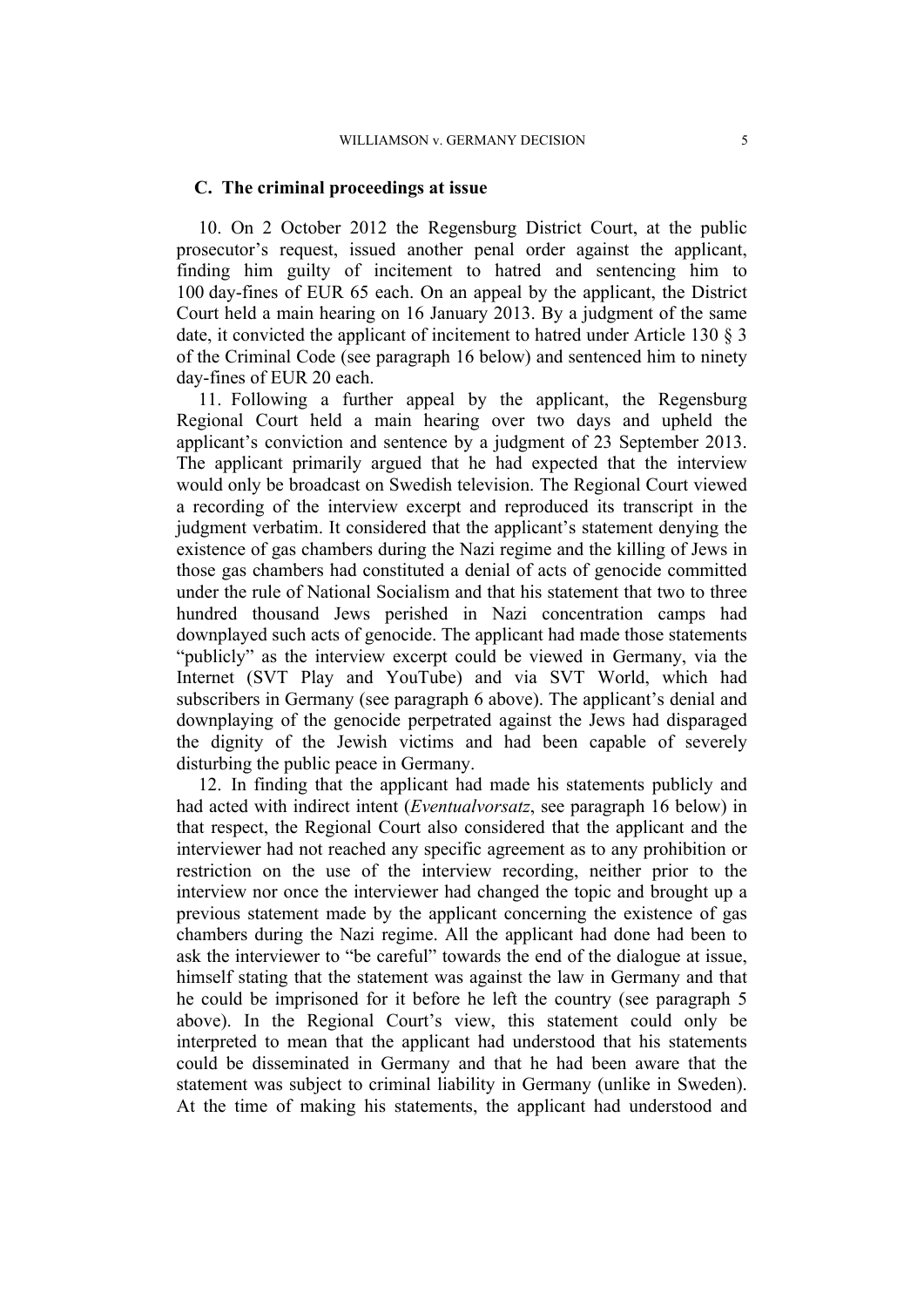accepted that they might be viewed by a larger group of persons, including in Germany, via satellite television or the Internet, not least because he had been an Internet user at the material time. It had been clear to him that his statements could attract interest around the world, but particularly so in Germany on account of the country's history, the interview taking place in Germany and the fact that the Pope at that time, Pope Benedict XVI, was German. His subsequent application for a civil injunction before the German civil courts (see paragraph 8 above) could not lead to a different assessment.

13. German criminal law was applicable in the case because the offence had been committed in Germany under Articles 3 and 9 § 1 alternatives 1 and 3 of the Criminal Code (see paragraph 16 below). The statements that had been made by the applicant in the interview, which had been recorded in Germany – technically the recording had only been a preparatory act if it were to be assessed in isolation – had been sufficient for the applicant to have committed an offence and had constituted the key feature of the criminal act (*Schwerpunkt der Tathandlung*). Moreover, the effect of the offence had been experienced in Germany, bearing in mind that the applicant's criminal liability stemmed from the fact that his statement had been capable of disturbing the public peace in Germany (*abstrakt-konkretes Gefährdungsdelikt*).

14. On 10 April 2014 the Nuremberg Court of Appeal dismissed an appeal by the applicant on points of law, finding no error of law to his detriment in the Regional Court's judgment. On 24 April 2014 it dismissed a request by the applicant to be heard and an appeal lodged against that judgment.

15. On 7 March 2017 the Federal Constitutional Court declined to accept a constitutional complaint by the applicant for adjudication, without providing reasons (no. 1 BvR 1269/14).

#### **D. Relevant domestic law**

16. Article 3 of the Criminal Code provides that German criminal law applies to acts committed on German territory (*Inlandstaten*). Article 9 § 1 of the Code provides that an offence is deemed to have been committed, *inter alia*, everywhere where the acts were carried out (alternative 1) or took effect (alternative 3). Under Article 130 § 3 of the Code to deny or downplay acts of genocide committed under the National Socialist regime, either publicly or at an assembly in a manner capable of disturbing the public peace, is punishable as incitement to hatred. According to the well-established case-law of the domestic courts, a person, who seriously considers it to be possible that the effect of a criminal offence will materialise as a result of his action and who accepts this, acts with indirect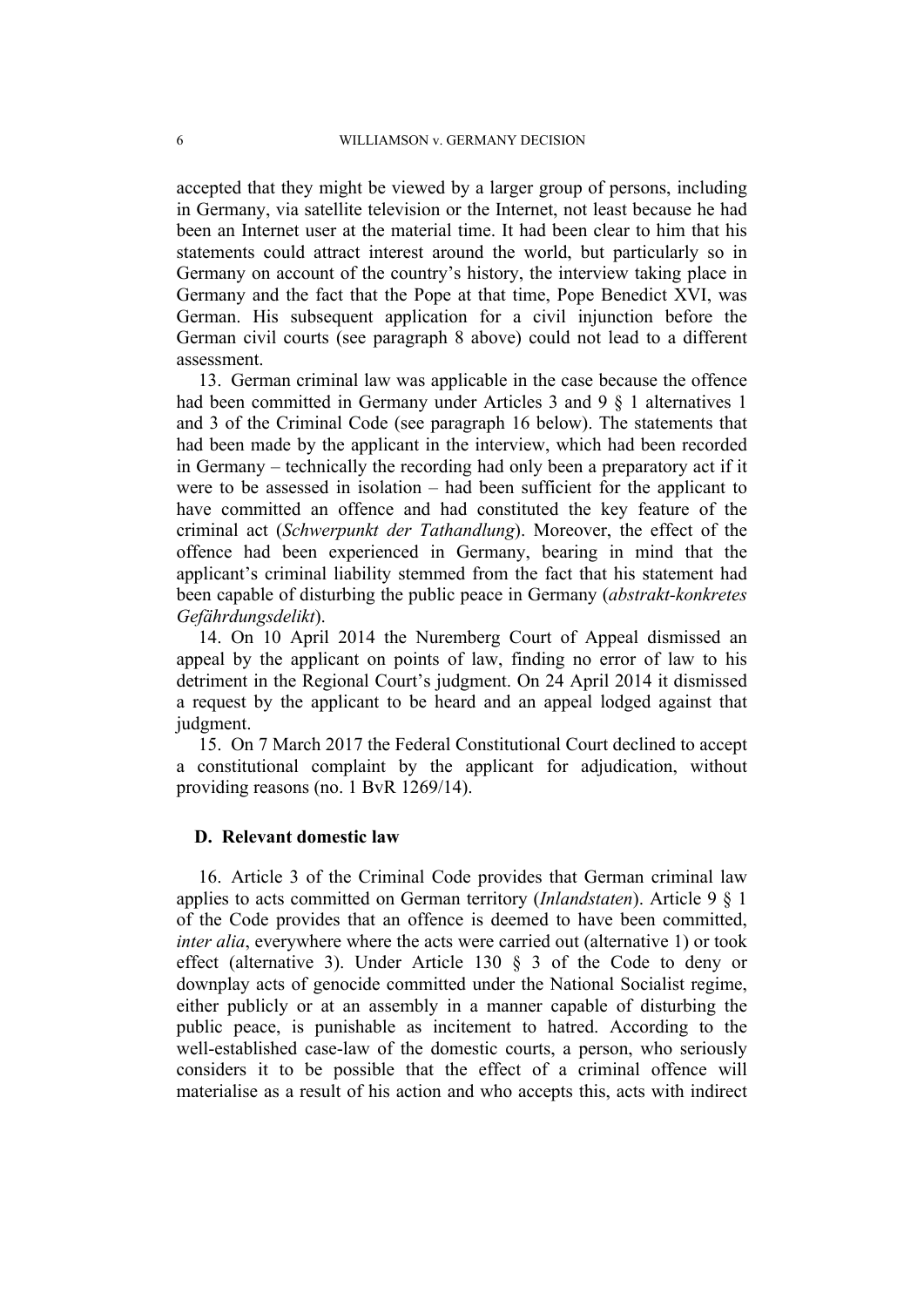intent (see, among many others, Federal Court of Justice, no. 4 StR 84/15, judgment of 14 January 2016).

17. Article 206a of the Code of Criminal Procedure provides for the discontinuation of criminal proceedings if a procedural impediment arises after the opening of the main proceedings. If the procedural impediment is resolved at a later stage, the criminal proceedings can be continued or new criminal proceedings can be initiated.

### COMPLAINT

18. The applicant complained under Article 10 of the Convention that his criminal conviction of incitement to hatred had breached his right to freedom of expression. In particular, he argued that German law was not applicable to the statement at issue as the offence had not been committed in Germany: criminal liability for the offence of incitement to hatred could only be triggered once his statement became "public", that is, once it had been broadcast in Sweden – where that statement was not subject to criminal liability – and when it was uploaded on the Internet. Moreover, he had never intended that his statement be broadcast in Germany and had tried everything in his power to prevent its broadcast there.

### THE LAW

19. Article 10 of the Convention, in so far as relevant, provides as follows:

"1. Everyone has the right to freedom of expression. ...

2. The exercise of these freedoms, since it carries with it duties and responsibilities, may be subject to such formalities, conditions, restrictions or penalties as are prescribed by law and are necessary in a democratic society ... for the prevention of disorder or crime ..."

20. The former Commission and the Court have dealt with a number of cases under Article 10 of the Convention concerning denial of the Holocaust and other statements relating to Nazi crimes and declared them inadmissible, either as being manifestly ill-founded or as being incompatible *ratione materiae* with the provisions of the Convention in view of Article 17 of the Convention (see *Perinçek v. Switzerland* [GC], no. 27510/08, §§ 196-97 and §§ 209-12, ECHR 2015 (extracts), with further references).

21. The Court notes, that in the circumstances of the present case, the application is, in any event, inadmissible. To the extent that the applicant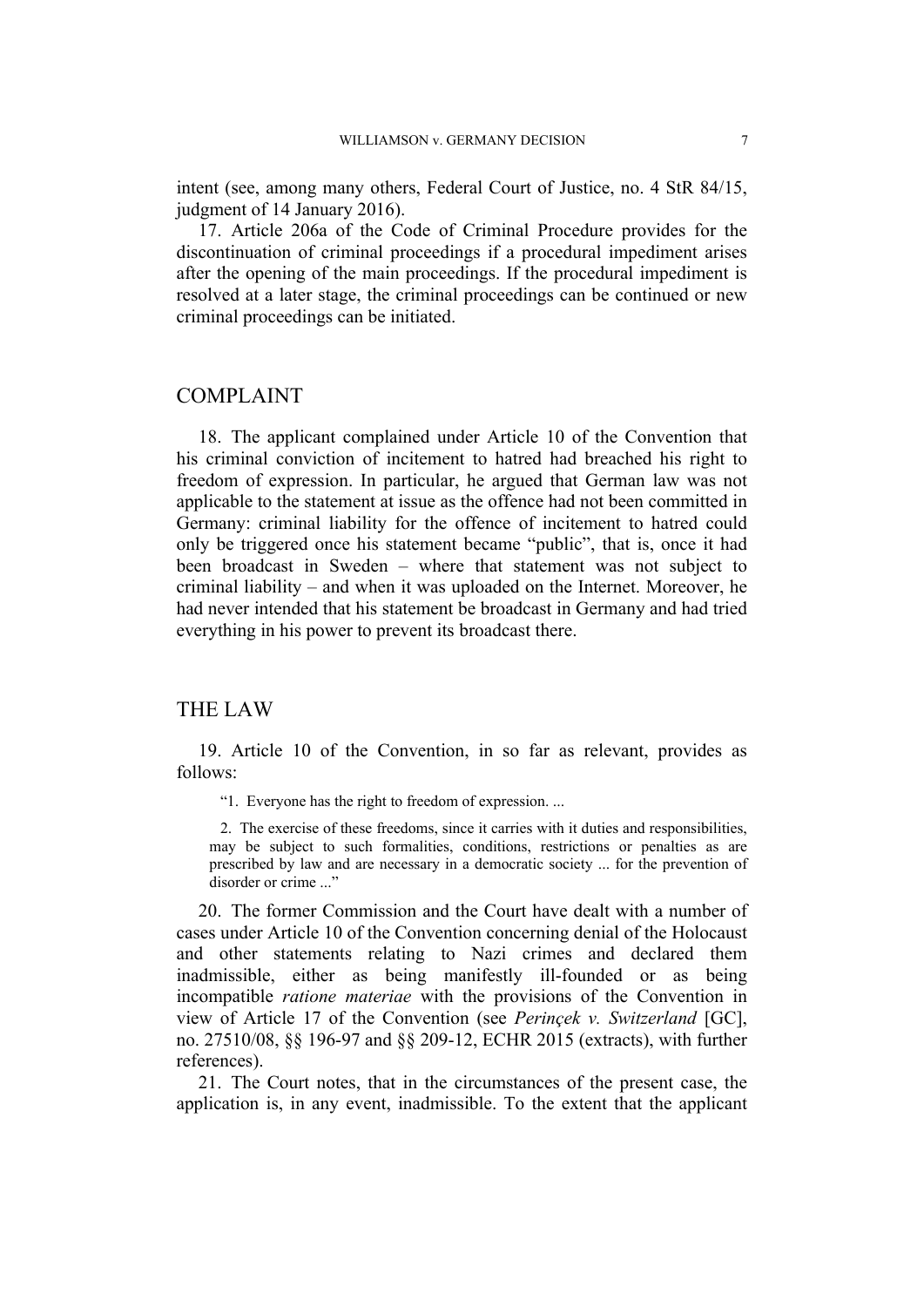can rely on Article 10 of the Convention, there is no doubt that his criminal conviction for incitement to hatred amounted to an interference with his right to freedom of expression. Such interference will infringe the Convention if it does not meet the requirements of Article 10 § 2 of the Convention.

22. The gist of the applicant's complaint is not that his statements were misunderstood by the German courts (which reproduced a verbatim transcript of the interview excerpt, see paragraph 11 above), but that those courts wrongfully applied domestic law as regards the place where the offence had been committed, the applicability of German law, and the constituent elements of the offence of incitement to hatred under Article 130 § 3 of the Criminal Code. Notably the finding that he had acted with the intention that the statement at issue be broadcast in Germany was incorrect. Thus the exercise of his right to freedom of expression which had been lawful in one member State had been restricted by another member State where it was not lawful.

23. The Court reiterates that it is in the first place for the national authorities, especially the courts, to interpret and apply domestic law and that its task is only to review under Article 10 the decisions delivered by the competent domestic courts pursuant to their power of appreciation. In so doing, it must satisfy itself that the national authorities based their decisions on an acceptable assessment of the relevant facts (see *M'Bala M'Bala v. France* (dec.), no. 25239/13, § 30, ECHR 2015 (extracts), with further references).

24. In this connection, the Court has regard, in particular, to the fact that the applicant agreed to provide the interview in Germany despite residing elsewhere at the time (see paragraph 4 above) while knowing that the statements he made were subject to criminal liability in Germany (see paragraph 5 above). He did not make a statement during the interview to insist that it not be broadcast in Germany and did not clarify with the interviewer or the television channel how the interview would be published. All he had done was to tell the interviewer to "be careful" as the statements were subject to criminal liability in Germany and that he could be criminally sanctioned prior to leaving the country (see paragraph 5 above). The applicant must have been aware that the interview could be viewed in Germany, notably via a video-on-demand service or via a subscription to the Swedish television channel from abroad. The Court thus finds that the Regional Court's assessment of the relevant facts was acceptable, insofar as the finding was based on Article 9 § 1 alternative 1 of the Criminal Code, that is, that the offence was committed in Germany, because the key feature of the offence (*Schwerpunkt der Tathandlung*), the interview, was carried out there, its additional finding that the applicant's statements had been made "publicly" also with respect to Germany, his indirect intent in that respect, the commission of the offence in Germany and the applicability of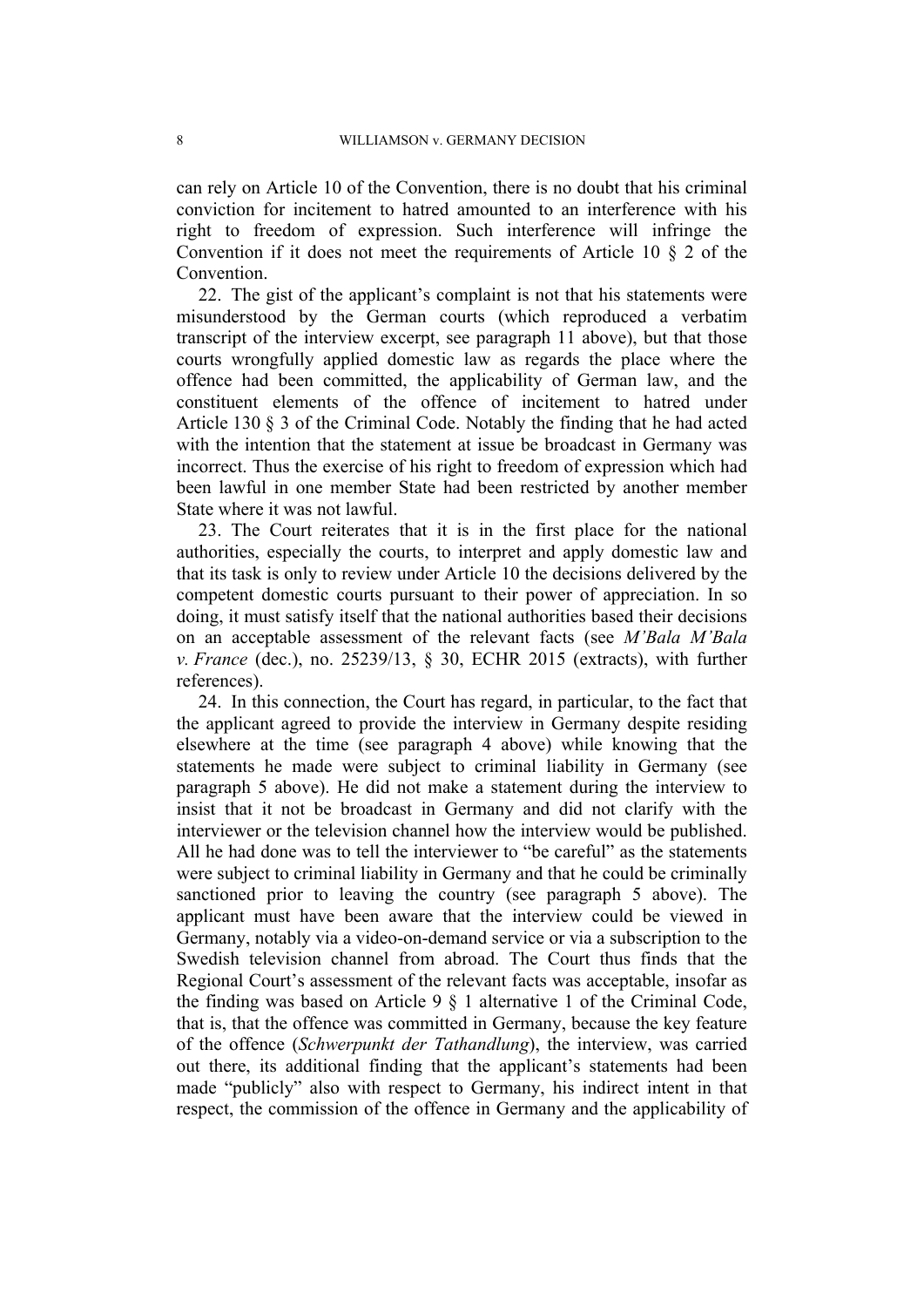German law (see paragraphs 12-13 and 16 above). It is satisfied that the applicant's conviction was prescribed by law, notably Article 130 § 3 of the Criminal Code, that the application of German criminal law was foreseeable on the basis principally of Articles 3 and 9 § 1 of the Criminal Code (see paragraph 16 above) and that it pursued the legitimate aim of preventing a disturbance of the public peace in Germany and thus the prevention of disorder and crime.

25. The Court thus has to determine whether the interference with the applicant's right to freedom of expression was "necessary in a democratic society". The relevant principles are well established in the Court's case-law and have been summarised in *Perinçek* (cited above, §§ 196-97).

26. The Regional Court, which viewed a recording of the interview excerpt and reproduced its transcript in the judgment verbatim, considered that the applicant explicitly denied the existence of gas chambers and the killing of Jews in those gas chambers under the Nazi regime and explicitly stated that not more than two or three hundred thousand Jews had perished in Nazi concentration camps and had thus downplayed such acts of genocide (see paragraphs 5 and 11 above). It found that the applicant's denial and downplaying of the genocide perpetrated against the Jews had disparaged the dignity of the Jewish victims and had been capable of severely disturbing the public peace in Germany. The Court finds no reason to disagree with that assessment and considers it noteworthy that the applicant neither distanced himself from the content of those statements nor alleged a wrongful assessment of that content by the German courts. He merely tried subsequently, by applying for a civil injunction (see paragraph 8 above), to impede the broadcast and accessibility of the interview in Germany in order to avoid criminal liability. This leads the Court to the conclusion that the applicant sought to use his right to freedom of expression with the aim of promoting ideas contrary to the text and spirit of the Convention. This weighs heavily in the assessment of the necessity of the interference (see *Perinçek*, cited above, §§ 209-12).

27. The Regional Court further found that the applicant had acted with intent as he had, despite being aware that his statements were subject to criminal liability in Germany, not reached any specific agreement as to any prohibition or restriction on the use of the interview recording, and thereby understood that it could be disseminated and viewed in Germany (see paragraph 12 above). It found that it had been clear to him that his statements could attract interest around the world, but particularly so in Germany on account of the country's history, the interview taking place in Germany and the fact that the Pope at that time, Pope Benedict XVI, was German. The Court sees no reason to depart from that assessment and reiterates that it has always been sensitive to the historical context of the High Contracting Party concerned when reviewing whether there exists a pressing social need for interference with rights under the Convention and